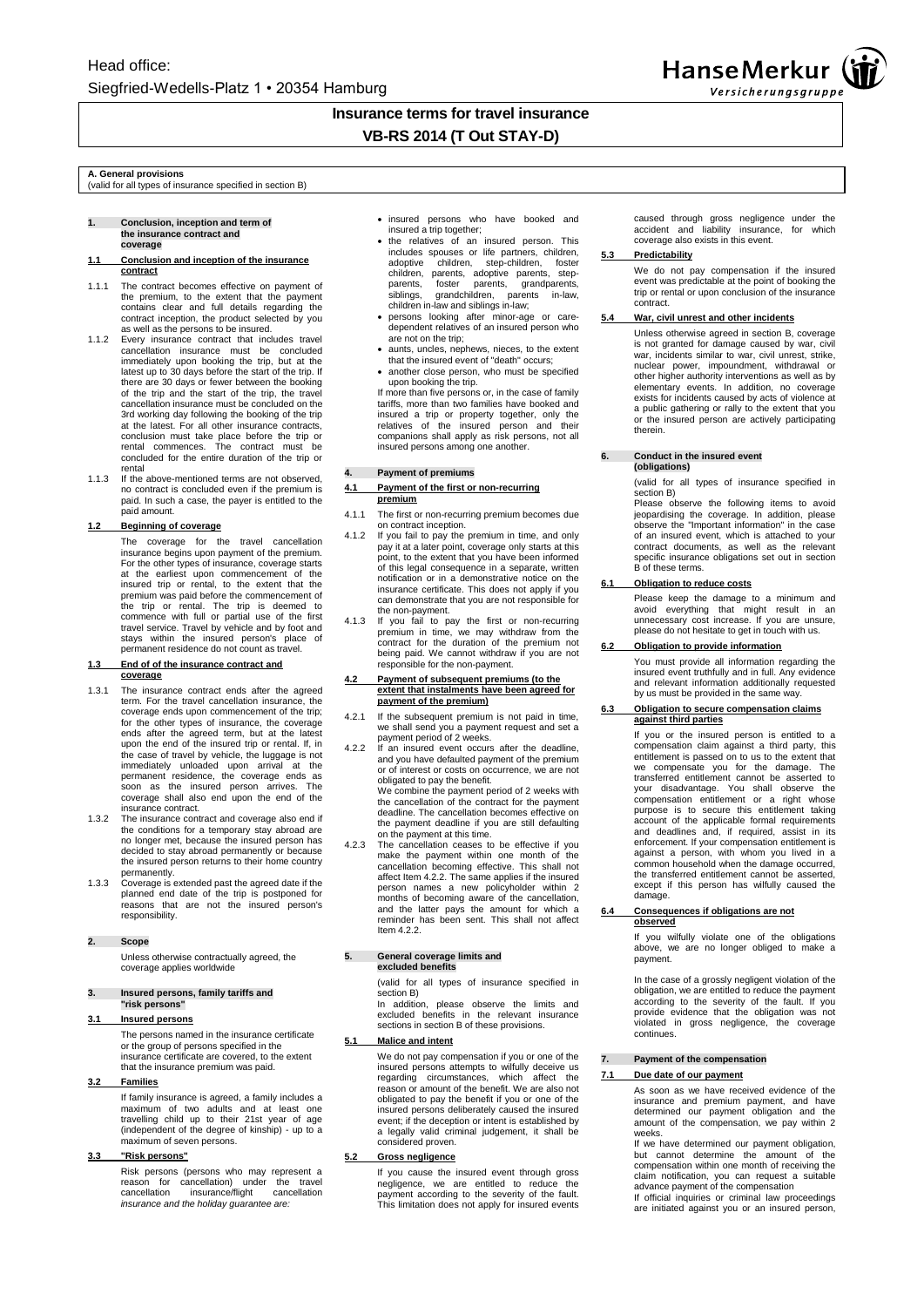we can postpone settlement of the claim until these proceedings have been completed.

#### **7.2 Compensation from other insurance contracts**

If, in the case of an insured event, unless it is a benefit in the event of invalidity or death or a benefit for the costs of cosmetic operations under travel accident insurance, a compensation from a different insurance contract can be claimed, the other contract takes precedence. This also applies if subordinate liability has already been agreed in these insurance contracts. If the policyholder suffers disadvantages, e.g. contribution is not reimbursed, we shall compensate the policyholder for these disadvantages.

#### **8. Applicable law, limitation period, application for insured persons**

In addition to these provisions, the Insurance Policy Act (VVG) as well as German law in general applies, to the extent that this is not in contradiction to international law. Claims under this insurance contract have a limitation period of 3 years. Limitation starts with the end of the year in which the benefit can be requested. If you or the insured person reported a claim,

limitation is postponed until you or the insured person receives our decision in writing. All provisions of the insurance contract also apply to the insured persons.

#### **9. Type of notification, contract language**

All notifications and explanations addressed to us must be in writing (letter, fax, email, electronic data media etc.) and must be addressed to our head office or to the address shown on the insurance certificate. The contract language is German.

#### **B: Specific section regarding individual types of insurance**  (regardless of the selected scope of insurance)

### **Travel cancellation insurance**

#### **1. Benefits covered by your travel cancellation insurance**

In the case of an insured event **(see item** 2.**; for restrictions see item** 3.**)**, the following benefits are granted

#### **1.1 Compensation for cancellation costs**

We compensate you for contractually owed cancellation costs in the event that the trip does not take place. This also includes an agency fee of up to 100.00 EUR, to the extent that this was already contractually agreed, owed, invoiced and included in the insurance by means of an insured sum increased by the amount of the agency fee at the time of booking the trip/rental property.

#### **1.2 Additional outward journey costs and travel services not used**

In the event of the trip starting later than planned, we cover the additional costs of the outward journey in line with the type and quality originally booked. We compensate for the additional costs up to a maximum amount of the cancellation costs that would have been incurred if the trip had been cancelled entirely.

### **1.3 Costs of booking changes**

If a change is made to a booking for a reason that is insured according to item 2., we compensate for the costs incurred for changing the booking, up to a maximum of the amount of the cancellation costs. If a change is made to a booking for other reasons, we compensate for the costs incurred for changing the booking up to a maximum of 30.00 EUR, to the extent that the booking was changed up to 42 days before the start of the trip.

#### **1.4 Single room supplement**

If you have booked a double room with another insured person, we pay the single room supplement or assume the proportional costs of the person for the double room up to the amount of the cancellation costs that would have been incurred in the event of a complete cancellation if the other insured person has to cancel the trip for one of the insured reasons and is one of the risk persons.

#### **2. Cases where an insured event occurs**

An insured event occurs if the booked and insured trip or rental cannot be commenced because the insured person or one of the risk persons set out in the general section, item 3.3, is affected by one of the events below

#### **2.1 Insured events for insured persons or risk persons**

You cannot start your trip and cancel it or change the booking because of 2.1.1 an unexpected and serious illness.

- 2.1.2 death, serious accidental injury, complications in an existing pregnancy or determination of pregnancy after the commencement of the
- insurance.
- 
- 2.1.3 breakage or loosening of implanted joints. 2.1.4 intolerance to a vaccination. 2.1.5 job loss followed by unemployment as a result of an unexpected business-related termination of employment by the employer Loss of orders or insolvency in the case of self-employed persons is not insured.
- 2.1.6 assumption of a job subject to social insurance or an activity with compensation for additional costs ("1-euro job") from a state of unemployment. The condition for this is that you or the insured person was registered as unemployed with the Bundesagentur für Arbeit (Federal Employment Agency) when the trip was booked. The assumption of internships, operational or training measures of any kind and, for school pupils or students, work during school or study time is not insured.
- 2.1.7 short-time work that is necessary due to the economic situation with an expected reduction in income of at least the amount of a regular monthly net pay. On the condition that the employer reports the short-time work between the conclusion of the insurance and the start of the trip
- 2.1.8 a change of job, whereby the insured trip or rental falls in the probationary period, but as a maximum in the first 6 months of a new job. The condition for this is that the insured person booked the insured trip before becoming aware of the change of job.
- 2.1.9 considerable damage to your property as a result of fire, a burst water pipe, an elementary event or a criminal act committed by a third party (e.g. burglary). Damage to property through the aforementioned incidents is deemed considerable if the amount of damage is at least 2,500.00 EUR.

### **2.2 Insured events for insured persons**

- 2.2.1 You cannot start your trip and cancel it or change the booking because a stay for study, an internship or a course planned for during the trip is called off unexpectedly by the involved organisation. The condition for this is that the study, internship, research or course place was agreed in writing upon conclusion of the insurance and that you are not responsible for the stay being called off.
- 2.2.2 You cannot start your trip and cancel it or change the booking in order to resit a failed examination at a school, university or college, thus avoiding an extension of the time spent at school/university or<br>allowing you to successfully complete the course.<br>The condition for this is that the insured trip was booked before the date of the failed examination and that the date for the resit unexpectedly falls during the travel time or up to 14 days after the end of the trip.
- 2.2.3 You cancel a school or class trip because you did not move up into the next year or were not permitted to sit the examination, or because you left the class before the start of the insured trip.
- 2.2.4 You cannot start your trip and cancel it or change the booking because you are unexpectedly called to court, provided that the responsible court does not accept the booked trip as a reason to
- postpone the summons. 2.2.5 You can only continue your trip later than planned or need to terminate it because you miss a connecting journey as a result of a delay in or cancellation of a public transport service. Public transport within the meaning of these terms is all land or water-based vehicles certified as public local transport (ÖPNV) as well as feeder flights within Germany. The condition for this is that the<br>connecting means of transport is also included in<br>the insurance and the delay is at least 2 hours.<br>You cancel the trip or change the booking due to<br>assuming full-time empl
- contractual duration of 12 months within 3 months of finishing your degree or school education. The condition for this benefit is that the insured person was not pursuing a similar professional activity upon conclusion of the insurance contract, that the insured person has not worked for this employer in the last 12 months, that the start of activity falls before or during the planned travel time and that the insured person is able to prove that the assumption of this professional activity is not possible at any other time.
- 2.2.7 You cancel the trip or change the booking due to a chronic or existing condition becoming acute, to the extent that ability to travel was confirmed by the treating physician upon conclusion of the insurance.
- 2.2.8 You cancel the trip or change the booking because of theft of documents required for the outward journey; the condition for the coverage is that it can be proven to us that new copies of the documents cannot be obtained in the time remaining until departure.
- 2.2.9 You cancel the trip or change the booking due to cancellation of the transport service. The condition for the coverage is that you are not able to begin your trip because the means of transport with which you planned to reach your main destination has been cancelled or impaired in such a way that it cannot be used due to an external incident that was not influenced by you within a week of the
- start of the trip. 2.2.10 You cancel the trip or change the booking due to the dissolution of the living situation with your life partner (in place for at least 6 months) before a joint trip (solemn declaration on the part of the
- affected life partners required). 2.2.11 You cancel the trip or change the booking because the responsible representative body (embassy / consulate) in your country of travel

refuses to issue your visa. This is conditional on the visa application being made through a visa agency or being demonstrably required to be submitted online.

- 2.2.12 You cancel the trip or change the booking due to your stay being called off unexpectedly by the host parents. The condition is that the stay was confirmed in writing upon conclusion of the insurance.
- 2.2.13 You cancel the trip or change the booking because of the unexpected movement of an examination date that was set in writing upon conclusion of the trip and before the conclusion of the insurance in your home country by the school/university and which now falls during the travel time.
- 2.2.14 You cancel the trip or change the booking because of incidents that endanger your physical<br>safety at the holiday destination. Such an incident<br>exists if the Foreign Office of the Federal Republic<br>of Germany releases a travel warning for the relevant country before the start of the trip.

### **2.3 Coverage for accompanying dogs**

You cannot start your trip and cancel it or change the booking because of an unexpected serious illness, serious accident or intolerance to vaccination of a dog registered to travel with you.

### **3. Important information regarding**

#### **coverage limits**

### **3.1 Pre-existing conditions**

We only cover existing conditions if they become acute unexpectedly. Illnesses related to heart conditions, strokes, cancer, diabetes (type 1), epilepsy, multiple sclerosis are not insured to the extent that these were treated with in-patient treatment in the 12 months preceding conclusion of the insurance. Check-ups are excluded.

### **3.2 Psychological reactions**

We do not pay compensation in the case of illnesses, which, according to the circumstances, have occurred as a psychological reaction to terror attacks, plane or bus accidents or the fear of civil unrest, war, elementary events, diseases or epidemics.

# **4. Your obligations in the case of cancellation of your trip**

Additions to item 6. of the general section

## **4.1 Immediate notification**

In order to keep the costs to a minimum, you must cancel with the operator immediately upon occurrence of the insured event.

### **4.2 Reduction of damage**

In the event of delayed commencement of the trip, you must select the cheapest catch-up travel option in accordance with the quality of the booked trip.

#### **4.3 Proof from a specialist**

An insured incident must be proven at the time of the event (time of cancellation) by a clear physician's note, with diagnosis and treatment details. Insofar as we believe it to be necessary, we may have the matter of inability to travel certified by means of assessment by a specialist.

#### **4.4 Consequences if obligations are not observed** The legal consequences of violating one of these

obligations are cited in item 6.4 of the general section.

**Holiday guarantee (travel cancellation insurance) upon interruption or termination of a trip**

#### **1. Benefits covered by your holiday guarantee**

In the case of an insured event (see item 2.; for restrictions see item 3.), the following benefits are granted. Unless otherwise stated below, the quality of the booked trip is considered when compensating for the costs cited below relating to transport, accommodation and board. The total costs in the event of interruption of the trip can only be recognised up to the amount of the costs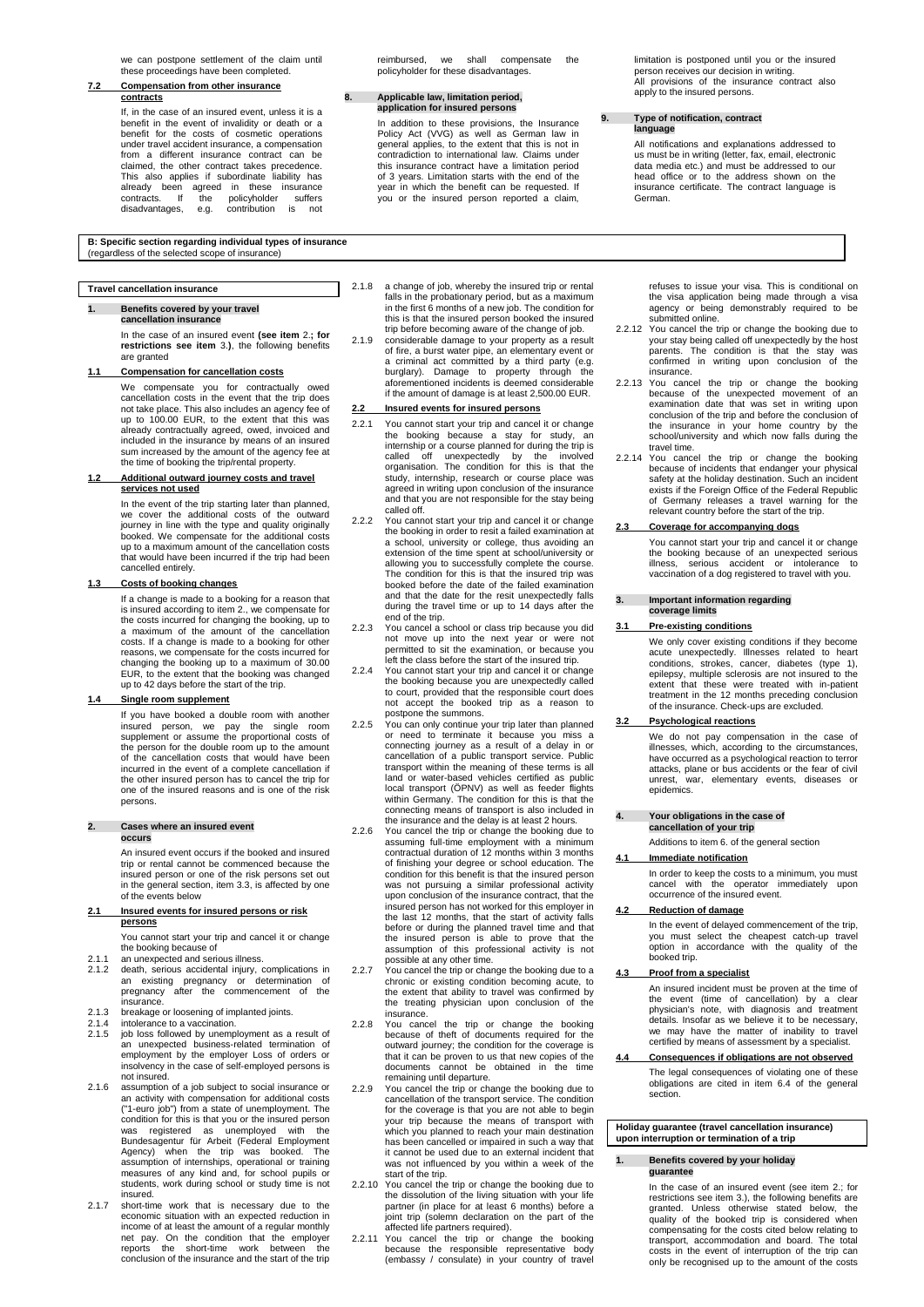that would have been incurred in the event of premature termination of the trip.

### 1.1 Additional return travel costs in the event of curtailment of/late return from the trip If you need to terminate the trip or return from the trip late, we compensate for the proven incurred additional return travel costs (but not transfer costs in the event of death) and other directly incurred costs, e.g. costs of accommodation and board (but not curative costs), as well as for the<br>additional costs of the insured person for<br>accommodation (according to the type and class<br>of the booked and insured travel service) if it is unreasonable to expect the insured person to end the trip as planned because a risk person travelling with them is unable to travel due to an insured event. If, in contrast to the booked trip, a journey back by plane is required, compensation is only paid for the costs of a seat in the cheapest aircraft class. Excluded, however, are all claims for compensation from transport companies due to unplanned deviations from the planned route of travel (e.g. emergency landing) caused by the insured person.

1.2 Travel services not used Upon termination of the trip within the first half of the insured trip, but within the first 8 days of travel as a maximum, we pay the insured travel price. The day of departure and return are counted as

full days of travel. In the event of delayed commencement of the trip, in the event of termination in the second half of the trip (at the latest from the 9th day of travel) or in event of interruption of the trip, we compensate for travel services not used. If the amounts of the individual travel services cannot be objectively proven (e.g. package holidays), we compensate for the unused days of the trip. The compensation is calculated as follows

#### Unused

days of the trip x trip price Original duration of the trip

#### = compensation

When calculating the original duration of the trip, the day of departure and return are calculated as full days of the trip.

We do not pay compensation when the unused travel service is a flight service alone.

Catch-up travel costs in the event of in

the trip<br>If you have booked a round-trip or cruise, we pay<br>the costs of transport required for you to rejoin the travel group from the location at which the trip had to be interrupted, up to a maximum of the value of the unused remainder of the travel service. Excluded, however, are all claims for compensation from transport companies due to unplanned deviations from the planned route of travel (e.g. emergency landing) caused by the insured person.

## 1.4 Additional return travel costs in the event of interruption of the trip

If you need to interrupt the trip, we compensate for the proven incurred additional travel costs (according to the type and class of the booked and insured travel service) and the proven incurred additional costs of return travel to your last location upon interrupting the trip, including any other additional costs caused by this directly (e.g. accommodation and board) up to an amount of 1,000.00 EUR.

#### **2. Cases where an insured event occurs**

An insured event occurs if you cannot continue or end the booked trip as planned because you or<br>one of the risk persons specified in the general<br>part, item 3.3, is affected by one of the events<br>below. An insured event also exists if a booked and insured group trip cannot be continued or ended as planned because one of the accompanying persons drops out due to one of the events below and the set minimum number of people is thus not met.

### **2.1 Insured events for insured persons or risk persons**

You have to terminate or interrupt your trip because of<br>an unexpected and serious illness.

- 
- 2.1.1 an unexpected and serious illness. 2.1.2 death, serious accidental injury, pregnancy. 2.1.3 breakage of prostheses and loosening of breakage of prostheses<br>implanted joints.
- 
- 2.1.4 intolerance to a vaccination 2.1.5 considerable damage to your property as a result of fire, a burst water pipe, an elementary event or

a criminal act committed by a third party (e.g. burglary). Damage to property by the a communication communication property by the<br>aforementioned incidents is deemed considerable if the amount of damage is at least 2,500.00 EUR

### **2.2 Insured events for insured persons**

- 2.2.1 You continue your trip late or terminate it because you miss a connecting journey as a result of a delay in or cancellation of a public transport service. Public transport within the meaning of these terms is all land or water-based vehicles certified as public local transport (ÖPNV) as well as feeder flights within Germany. The condition for this is that the connecting means of transport is also included in the insurance and the delay is at least 2 hours.
- 2.2.2 You are forced to extend the trip due to a natural disaster or elementary event at the holiday destination (avalanche, landslide, flood, earthquake, hurricane) or need to terminate the holiday early due to an epidemic at the holiday
- destination. 2.2.3 You have to terminate or interrupt the trip due to a chronic or existing condition becoming acute, to the extent that ability to travel was confirmed by the treating physician upon conclusion of the insurance.
- 2.2.4 You have to terminate your trip because of incidents that endanger your physical safety at the holiday destination. Such an incident exists if the Foreign Office of the Federal Republic of Germany releases a travel warning for the relevant country.
- 2.2.5 You have to terminate your trip because of theft of documents required for your onward travel. The condition for the coverage is that it can be proven to us that new copies of the documents cannot be obtained in the time remaining until onward departure.
- 2.2.6 You terminate your trip because a study, internship, course or research place abroad that was fixed in writing upon conclusion of the insurance is withdrawn unexpectedly by the involved organisation during the trip. The condition is that you are not to blame for the place being withdrawn.
- 2.2.7 Your stay abroad has to be terminated due to homesickness. The condition for the coverage is that you are a minor and that your homesickness is confirmed in writing by the hosting organisation or other suitable proof is provided. Our benefit in this event is limited to the additional return travel costs according to item 1.1.1.

#### **3. Important information regarding coverage limits**

#### **3.1 Pre-existing conditions**

We only cover existing conditions if they become acute unexpectedly. Illnesses related to existing heart conditions, strokes, cancer, diabetes (type 1), epilepsy, multiple sclerosis are not insured to the extent that these were treated with in-patient treatment in the 12 months preceding conclusion of the insurance. Check-ups are excluded.

### **3.2 Psychological reactions**

We do not pay compensation in the case of illnesses, which, according to the circumstances, have occurred as a psychological reaction to terror attacks, plane or bus accidents or the fear of civil unrest, war, elementary events, diseases or epidemics.

### **3.3 Death of all insured persons**

We do not compensate for the full or proportional travel price if all of the insured persons die during the trip.

#### **4. Your obligations in the case of an insured event**

Additions to item 6. of the general section

### **4.1 Proof from a specialist**

An insured incident must be proven at the time of the event (time of cancellation) by a clear local physician's note, with diagnosis and treatment details. Insofar as we believe it to be necessary, we may have the matter of inability to travel certified by means of assessment by a specialist.

### **4.2 Consequences if obligations are not observed** The legal consequences of violating one of these obligations are cited in item 6.4 of the general section.

### **Luggage insurance**

#### **1. Items insured and benefits covered by your luggage insurance**

In the case of an insured event **(see item** 2.**; for restrictions see item** 3.), you will receive compensation up to the amount of the insured items. Unless other amounts are stated below, particularly under item 3., the insured sum for individuals is 2,000.00 EUR and the insured sum for families is 4,000.00 EUR per insured event.

#### **1.1 Insured items**

### 1.1.1 Luggage

Luggage shall include personal travel necessities that you take with you on a trip, as well as gifts and souvenirs that you acquire during your trip. Items that are normally intended only for professional purposes taken on or acquired during the trip are not included in the insurance.

### 1.1.2 Sports equipment

Sports equipment, with accessories (but not motors), is only insured as long as it is not being used within the scope of intended use.

### Valuable items

Valuable items within the meaning of this provision are furs, jewellery, items made of precious metals, photographic and film equipment, with accessories, games consoles and mobile telephones (but not car phones) with accessories. Valuable items shall only be covered under the policy if they have been

- 1.1.3.1 worn or used according to their intended purpose, or
- 1.1.3.2 kept in personal custody and worn or carried safely, or 1.1.3.3 kept in a properly locked room in a building or a
- passenger ship, or 1.1.3.4 handed over to the management of a campsite for
- safekeeping, or 1.1.3.5 left in a properly locked caravan/mobile home or
- out of sight in a locked motor vehicle parked in a fully enclosed space on an official campsite.

However, jewellery and items made of precious metals shall only be covered under items 1.1.3.3 to 1.1.3.5 if they have been kept in a locked box, which offers increased protection and prevents the removal of the container itself.

### **1.2 Insured benefits**

1.2.1 Benefit in the event of destruction or loss

In the case of an insured event, we provide compensation for destroyed or lost items, to the extent that these are insured according to item 1.1, at their insured value at the time the loss occurs. The insured value is the amount that is generally required to procure new items of the same type and quality at your permanent residence, minus an amount (fair value) corresponding to the condition of the insured items  $($ age, wear, use etc.).

#### Benefit in the event of dama

We pay the necessary repair costs and any remaining value reduction, up to the amount of the insured value, for damaged and repairable items, to the extent that these are insured according to item 1.1.

#### Benefit for films and image, sound and data carriers

In the case of an insured event, we provide compensation for the material value of films and image, sound and data carriers.

### Benefit for travel documents

In the case of an insured event, we pay the official fees for the procurement of new personal ID cards, passports, vehicle papers and other identification papers.

#### **2. Cases where an insured event occurs**

Coverage exists for the following events

## **2.1 Damage to luggage handed over for safekeeping**

If you have handed your luggage over to a transport company, accommodation provider or luggage office for safekeeping, we pay compensation up to the amount of the insured sum and compensation limits if the luggage is lost, destroyed or damaged.

**2.2 Exceedance of the delivery deadline for luggage**

If your luggage is not delivered on time by a transport company, i.e. it does not reach the destination on the same day as you (exceedance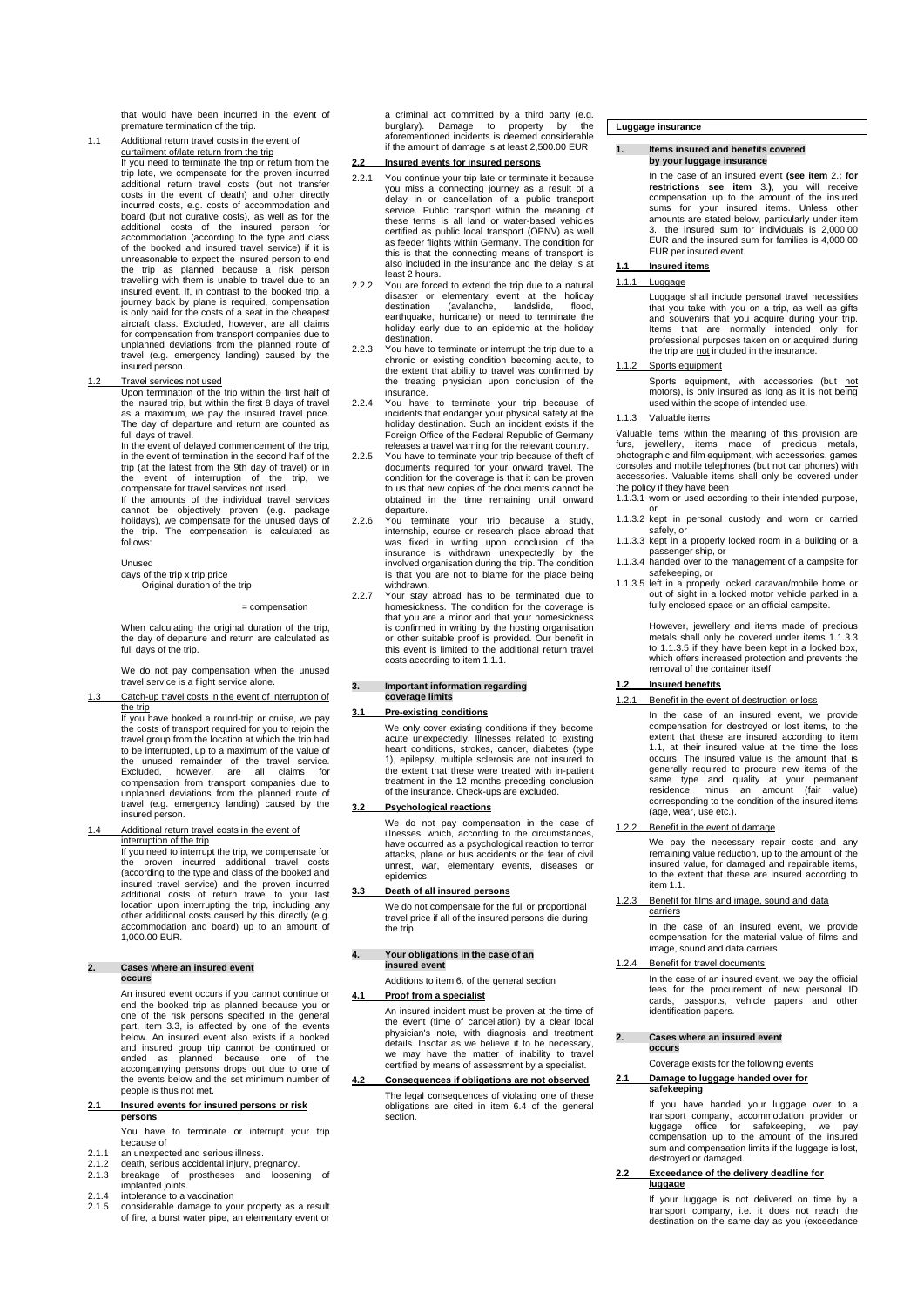of delivery deadline), we provide compensation for proven expenses incurred for the purchase necessary replacements amounting to up to 500 EUR per insured event.

**2.3 Criminal acts committed by third parties involving luggage, sports equipment or valuable items**

> You have coverage up to the amount of the insured sum and compensation limits in the case of loss, damage or destruction of insured items caused by criminal acts committed by third parties. This includes theft, burglary, robbery, extortion and wilful vandalism.

### **2.4 Damage to luggage, sports equipment or valuable items in the case of transport accidents**

You have coverage up to the amount of the insured sum and compensation limits in the case of loss, damage or destruction of insured items during a transport accident (e.g. traffic accident).

**2.5 Damage to luggage, sports equipment or valuable items caused by fire, explosion or elementary events**

> You have coverage for the insured items up to the amount of the insured sum and compensation limits in the case of loss, damage or destruction of the insured items by fire, lightning, explosion, storm, flood, landslide, earthquake, avalanche.

#### **3. Important information regarding compensation and coverage limits**

#### **3.1 Compensation limits**

For the items specified below, compensation is limited to the following sums:

- 3.1.1 Damage to furs, jewellery, items made of precious metals, photographic and film equipment and portable video systems, with accessories, as well as to laptops with accessories, excluding software. In each insured event, a maximum of 50% of the insured sum can be paid;
- 3.1.2 Damage to gifts and souvenirs acquired on the trip. In each insured event, a maximum of 300.00 EUR can be paid;
- 3.1.3 Damage to glasses, contact lenses, hearing aids and mobile telephones (car phones are not insured), with accessories. In each insured event, a maximum of 250.00 EUR can be paid;
- 3.1.4 Damage to golfing and diving equipment as well as bicycles, with accessories. In each insured
- event, a maximum of 750.00 EUR can be paid; 3.1.5 Damage to wave boards and wind surfing equipment, with accessories. In each insured event, a maximum of 750.00 EUR can be paid;
- 3.1.6 Damage to musical instruments and accessories. In each insured event, a maximum of 250.00 EUR can be paid, insofar as the musical instruments are being carried for private purposes;
- 3.1.7 Damage to audio players (e.g. MP3 players) and portable DVD players, including accessories. In each insured event, a maximum of 250.00 EUR can be paid

#### **3.2 Limitations**

#### 3.2.1 Limitations in the case of motor vehicles and water craft

- 3.2.1.1 If, in the case of travel by vehicle, the luggage is not immediately unloaded upon arrival at the permanent residence, the coverage ends as soon as the insured person arrives.
- 3.2.1.2 We only provide compensation for damage caused to luggage in unattended vehicles/trailers/water sports vehicles caused by criminal acts committed by third parties to the extent that the luggage is not visible and enclosed in a locked internal compartment or luggage compartment (in the event of water sports vehicles: cabin or luggage hold) or in a luggage box firmly joined to the vehicle. In this case, we do not provide any compensation for the valuable items specified in 1.1.3.
- 3.2.1.3 The object to be safeguarded shall be deemed to be unattended unless the insured person or a trusted person nominated by them is constantly present; the surveillance of an open location designed for general use (e.g. car park, airport)
- shall not count. 3.2.1.4 We only provide compensation if it can be proven that the damage occurred during the day between 6am and 10pm or that the damage occurred during a break in the journey of no longer than 2 hours.
- 3.2.1.5 If, in the case of travel by vehicle, the luggage is not immediately unloaded upon arrival at the permanent residence, the coverage ends as soon as the insured person arrives.
- 3.2.1.6 Not insured in unattended vehicles/trailers/water sports vehicles are furs, jewellery, items made of precious metals, photographic and film equipment and portable video systems as well as mobile telephones, with accessories.

#### 3.2.2 Limitations when camping

- 3.2.2.1 Coverage for damage to luggage or sports equipment during camping caused by criminal acts committed by third parties only exists on official campsites (set up by authorities, associations or private companies).
- 3.2.2.2 If you leave the luggage or sports equipment unattended (as defined in item 3.2.1) in the tent, coverage only exists for damage caused by criminal acts committed by third parties if it can be proven that the damage occurred between 6am .<br>and 10pm and the tent is closed.
- 3.2.2.3 When tenting or camping, valuables shall only be covered as provided for in item 1.1.3.

### Damage through loss

We do not grant coverage for items lost, left lying, left standing or left hanging.

3.2.4 Damage through wear

Damage caused by the natural or defective quality of the insured items (e.g. degradation or wear) is not insured.

### 3.2.5 Non-insured items

Cash, cheques, cheque cards, credit cards, telephone cards, securities, tickets, certificates and documents of any kind, items with a very high artistic or sentimental value, dental gold, prostheses of any kind, electronic data processing systems of any kind (games consoles, audio players and laptops are insured), including accessories and software, firearms of any kind, including accessories, as well as land, air and water craft, hang-gliders, paragliding equipment, parachutes, with accessories, are not insured.

**4. Your obligations in the case of luggage damage** Additions to item 6. of the general section

### **4.1 Securing of compensation claims against third parties**

Damage to luggage handed over for safekeeping and damage caused by luggage not being delivered on time must be reported to the appropriate office immediately and confirmed in writing. Written confirmation is to be submitted to us. In the event of damage unidentifiable on the outside, immediately after discovering the damage you must request that the relevant company view and confirm the damage within the relevant complaints deadline, but at the latest within 7 days.

**4.2 Notification of the police**

Damage caused by criminal acts committed by third parties and fire damage must be reported **immediately** to the responsible police station, submitting a complete list of all items affected by the loss event, and this must be confirmed in writing. The list of items affected by the loss event to be submitted to the police must be an itemised list and contain information on the relevant time of purchase and purchase price of the individual items. The complete police log must be submitted to us.

#### **4.3 Consequences if obligations are not observed**

The legal consequences of violating one of these obligations are cited in item 6.4 of the general section.

#### **Travel accident insurance**

#### **1. Benefits covered by your travel accident insurance**

In the case of an insured event **(see item** 2.**; for restrictions see item** 3.**)**, the following benefits are granted

#### **1.1 Benefits in the event of invalidity**

The insured sum for the invalidity benefit is 125,000.00 EUR. The following provisions apply for the occurrence of the claim and the measurement of benefits.

A prerequisite for our provision of the benefit is for your physical or mental ability to be permanently impaired due to the accident (invalidity). Impairment is permanent when it is expected to last longer than 3 years and a change in the situation is not to be expected.

The invalidity must occur within 15 months of the accident and be established in writing by a practician within 21 months of the accident, and be asserted by you to us in writing.

1.1.1 The amount of the benefit depends on the insured<br>sum and the degree of invalidity. The fixed<br>degrees of invalidity (under exclusion of proof of a<br>higher or lower level of invalidity) constitute the loss or lack of function of

| an arm at the shoulder               | 70% |
|--------------------------------------|-----|
| an arm to above the elbow            | 65% |
| an arm below the elbow               | 60% |
| a hand at the wrist                  | 55% |
| a thumb                              | 20% |
| an index finger                      | 10% |
| any other finger                     | 5%  |
| a leg above the centre of the thigh  | 70% |
| a leg to the centre of the thigh     | 60% |
| a leg to below the knee              | 50% |
| a leg to the centre of the lower leg | 45% |
| a foot at the ankle                  | 40% |
| a big toe                            | 5%  |
| any other toe                        | 2%  |
| an eye                               | 50% |
| hearing in one ear                   | 30% |
| sense of smell                       | 10% |
| sense of taste                       | 5%  |

In the event of partial loss or impairment of function in one of these body parts or sensory organs, the corresponding part of the percentage is assumed.

- 1.1.2 If the insured event affects body parts or sensory organs of which the loss or lack of function is not regulated as above, the deciding factor is the extent to which normal physical or mental ability is impaired from a purely medical point of view.
- 1.1.3 If several physical or mental functions are impaired by the insured case, the aforementioned degrees of invalidity are added together. However, more than 100% will not be assumed.<br>1.1.4 If a physical or mental function that was already
	- permanently impaired is affected by the insured case, a deduction corresponding to the prior accordance with the degrees of invalidity accordance with the degrees of invalidity according to item 1.1.1 and item 1.1.2.
- 1.1.5 If death occurs as a result of the accident within a year of the insured event, no claim for invalidity benefit exists.
- 1.1.6 If the insured person dies due to a cause unrelated to the accident within a year of the insured event or (regardless of the cause) later than 1 year after the accident and if a claim for invalidity benefit according to item 1.1 arose, we provide compensation according to the degree of invalidity that would have been calculated on the basis of the most recent medical findings.
	- 1.1.7 As soon as we have received the documentation that the insured person is to provide as proof of the course of events surrounding the accident and the consequences thereof as well as the conclusion of the curative process required to measure invalidity, we undertake to declare, within 3 months, whether and to what extent we recognise the claim. Within a year of the occurrence of the accident, an invalidity benefit cannot be applied for before the conclusion of the curative process. The physicians' fees incurred by the insured person in order to justify the claim for benefit are assumed by us up to a maximum of 1‰ of the insured sum.

Within a year of the occurrence of the accident, an invalidity benefit cannot be applied for before the conclusion of the curative process.

1.1.8 We and the insured person are entitled to have the degree of invalidity remeasured annually, at the longest up to 3 years after the occurrence of the accident, by a physician. This right must be exercised by us upon issue of our declaration according to item 1.1.7 and by the insured person within a month of receipt of this declaration. If the final measurement results in a higher invalidity benefit than HanseMerkur has originally provided you with, interest of 4% is to be paid annually on the additional amount.

### **1.2 Benefits in the event of death**

If an insured event leads to the death of the insured person within one year, the heirs are entitled to a benefit according to the insured sum for the event of death of 10,000.00 EUR. We refer to the specific obligations in item 4.3.

#### **1.3 Benefits for recovery and transport**

If the insured person has suffered an accident falling under the insurance contract, we provide compensation, up to the contractually agreed amount of 10,000.00 EUR, for costs incurred through

- 1.3.1 search, rescue or recovery by public or private rescue services, to the extent that usual fees are charged for this;
- 1.3.2 transport of the injured person to the nearest hospital or a special hospital if this is medically necessary and prescribed by a physician; 1.3.3 additional costs for the return of the injured person
- to their permanent residence, to the extent that the additional costs were incurred as the result of an order from a physician or were unavoidable due to the type of injury;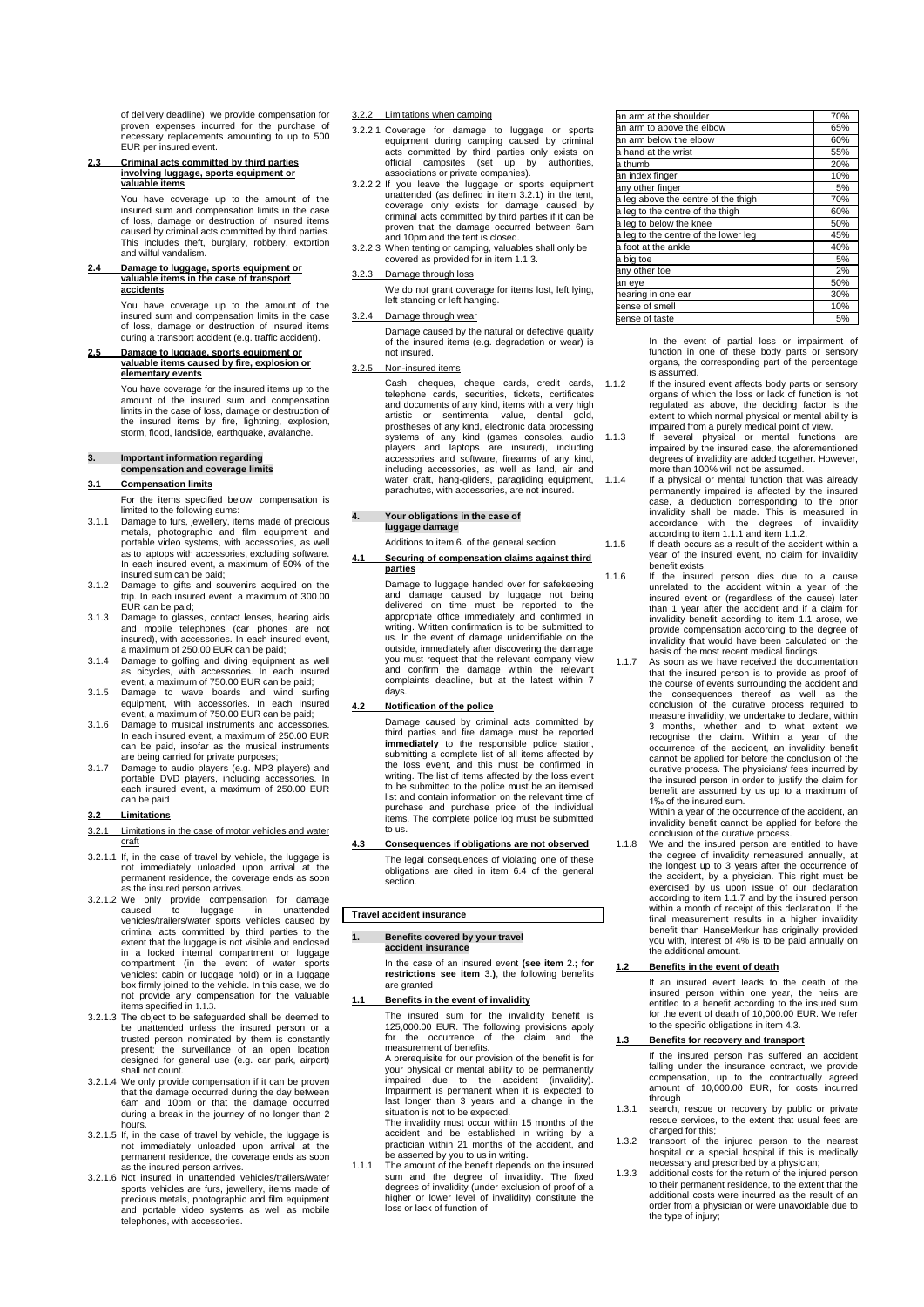- 1.3.4 transfer to the last permanent residence in the event of death;
- 1.3.5 services according to item 1.3.1 if you have not suffered an insured event but such was an immediate threat or to be objectively expected
- under the circumstances. 1.3.6 To the extent that another party is obligated to provide compensation, the claim for reimbursement can only be asserted against us for the remaining costs. If another party obligated to provide compensation contests its payment obligation, you can adhere directly to our provisions.
- 1.3.7 If you hold several types of accident insurance with us, recovery costs included in the insurance can only be claimed from one of these contracts.

### **1.4 Benefits for the costs of cosmetic operations**

- 1.4.1 If the surface of the insured person's body is damaged or deformed through an insured accident in such a way that after completion of curative treatment the external appearance of the insured person is permanently impaired and the insured person decides to undergo a cosmetic operation for the purpose of removing this impairment, we assume, once, the costs of physicians' fees, medication, dressings and other medically prescribed healing aids associated with the operation and clinical treatment as well as the costs of accommodation and board at the hospital up to an amount of 5,000.00 EUR. Front teeth and incisors visible when the mouth is open do not
- count as the surface as the body. 1.4.2 The operation and the clinical treatment of the insured person must be carried out and completed by the end of the 3rd year following the accident. If the insured person is not yet 18 years of age when the accident occurs, the costs are still paid if the operation and clinical treatment are not carried out within this period but are completed before the
- insured person has reached the age of 21. 1.4.3 Excluded from compensation are the costs of food and luxury items, spa and convalescent trips as well as nursing if the use of professional care staff is not prescribed by a physician

#### **2. Cases where an insured event occurs**

#### **2.1 Damage to health through an accident**

An insured event exists if the insured person involuntarily suffers damage to their health through a sudden external incident (accident), which has an effect on their body. By extension, the insurance also covers typical health damage caused by diving, e.g. decompression sickness or eardrum injury, whereby an actual accident, i.e. a sudden external incident which has an effect on the body, does not have to occur.

### **2.2. Pulled muscles and torn ligaments**

An insured event also applies if a joint is dislocated or muscles, tendons, ligaments or capsules are pulled or torn due to increased exertion on limbs or the spine.

#### **3. Important information regarding coverage limits**

#### **3.1 Uninsurable persons**

Persons who are permanently dependent on care and whose participation in general everyday life is permanently excluded cannot be insured and will not be insured, even if contributions are paid. In terms of such a classification, the mental state and objective standard of life of the person in particular shall be taken into account. Persons dependent on care are those who rely preponderantly on the assistance of third persons to carry out everyday activities. The coverage expires as soon as the insured person is no longer insurable within the meaning of clause 1.

### **3.2 Cases in which no benefits are provided** We do not pay benefits for:

- 3.2.1 accidents caused directly or indirectly by war or civil war events or in combination with terrorist attacks. However, coverage exists if the insured person is affected by surprise by war or civil war events when travelling abroad. This expansion of the coverage does, however, not apply to trips in or through countries where war or civil war is already underway on the territory when the trip begins. It also does not apply to active participation in the war or civil war or accidents caused by ABC weapons (atomic, biological or chemical weapons);
- 3.2.2 accidents caused by disruptions to mental capacity or consciousness, including as a result of inebriation or the consumption of drugs, as well as by strokes, epileptic fits or other seizures that affect the entire body of the insured person; however, coverage shall exist if these disruptions

are caused by an accident falling under this contract;

- 3.2.3 accidents suffered by the insured person as a result of them deliberately committing or causing a crime;
- 3.2.4 accidents suffered by the insured person when carrying out an activity aided by an aircraft and accidents suffered by the insured person when using spacecraft; coverage applies, however, as a
- passenger of an airline; 3.2.5 accidents suffered by the insured person as the pilot of an aircraft (including recreational aircraft) to the extent that they require a permit under German law and as another member of the crew of an aircraft, which occur in a causal relationship with the operation of an aircraft:
- 3.2.6 accidents suffered by the insured person when parachuting;
- paracriumly,<br>3.2.7 accidents suffered by the insured person as a result of taking part in driving events, including the corresponding practice runs, with the aim of achieving high speeds as a driver, co-driver or passenger of a motor vehicle;
- 3.2.8 accidents suffered by the insured person when carrying out their professional activity; commercial activity, office, teaching and administrative activity and the professional activity of tour guides are. however, included in the insurance;
- 3.2.9 health damage caused by radiation and health damage caused by curative measures or intervention in the insured person's body. However, coverage exists if curative measures or interventions, including of a radiodiagnostic and radiotherapeutic nature, are brought about by an accident falling under this contract;
- 3.2.10 stomach and abdominal hernias; however, coverage exists if these are caused by one of the violent external influences falling under this contract;
- 3.2.11 damage to spinal discs as well as bleeding from internal organs and cerebral haemorrhage. However, coverage exists if the principal cause was an accident falling under this contract;
- 3.2.12 pathological disorders caused by psychological reactions, regardless of what caused these; 3.2.13 accidents caused directly or indirectly by nuclear
- power;
- 3.2.14 health damage through infections. This is also excluded if caused by insect stings or bites or by other minor skin or mucous wounds through which the pathogens got into the body immediately or later. However, coverage exists for rabies and tetanus as well as for infections whereby the pathogens got into the body through accidental injuries not excluded under clause 1. For infections caused by curative measures or interventions, coverage exists if the curative measures or interventions, including those of a radiodiagnostic and radiotherapeutic nature, were brought about by an accident falling under this
- contract; 3.1.15 poisoning as a result of ingesting solid or liquid substances through the gullet.

#### **3.3 The impact of illnesses or afflictions**

If illnesses or afflictions have contributed to health damage caused by an accident or its consequences, the benefit is reduced by the proportion of the illness or affliction if this proportion amounts to at least 25%. If illnesses or afflictions have contributed to health damage caused by an accident or its consequences, any claim to benefits is lost if this proportion amounts to more than 50%.

# **4. Your obligations in the case of an accident during your trip**

### Additions to item 6. of the general section

## **4.1 Immediate consultation of a physician**

A physician must be consulted immediately following an accident which is likely to entail a payment obligation. The insured person must follow the physician's orders and also limit the consequences of the accident as far as possible.

### **4.2 Examination by physicians commissioned by us**

The insured person must also allow examination by physicians commissioned by us. The associated costs, including resulting loss of

earnings, are borne by us. The physicians that have treated or examined the insured person (even for other reasons), other insurance companies, insurers and authorities are to be empowered to issue all required information.

### **4.3 Notification in the event of death**

If the accident results in the death of the insured person, we must be informed of this by the heirs or other legal successors of the insured person within 48 hours, even if we have been notified of the accident itself. We must be granted the right to have a post-mortem carried out by a physician commissioned by us.

### **4.4 Consequences if obligations are not observed**

The legal consequences of violating one of these obligations are cited in item 6.4 of the general section.

### **Emergency insurance**

#### **1. Benefits covered by your emergency insurance**

In the case of an insured event **(see item** 2.**)**, the following benefits are granted

**1.1 Benefits in the event of illness/accident and death**

### 1.1.1 Declaration of assumption of costs

To the extent that no payment obligation exists under private insurance or statutory health insurance, we provide the hospital with a cost assumption guarantee via our emergency call service. The cost assumption guarantee takes the form of a loan of up to 15,000 EUR for the insured person. A prerequisite for this is the presentation of a copy of the personal ID card or passport of the insured person to our emergency call service. The amounts disbursed by us are to be repaid by the policyholder or insured person within a month of invoicing.

1.1.2 Transport of sick persons

In the case of travel inside the Federal Republic of Germany or in countries that share a state border with the Federal Republic of Germany, we organise - at the request of the insured person and with proof of ability to travel - the transport of the sick person by medically suitable means of transport from the site of in-patient care on the trip, to the extent that the in-patient care lasts at least 5 days, to the residence of the insured person or the nearest suitable hospital to the residence. We pay the additional costs incurred over and above the planned return journey, in an amount of up to 2,500.00 EUR.

#### **1.2 Benefits in the event of termination of the trip or delayed return due to abduction**

We organise the return journey and grant a loan of up to 10,000.00 EUR per insured person for additional costs incurred in comparison with the costs of the originally planned return journey if the booked trip cannot be ended as planned by the insured person in the event of abduction of another insured person or the travel companion. A prerequisite for the granting of the loan is the presentation of a copy of the personal ID card or passport of the insured person to our emergency call service. The loan must be repaid to us as one sum within a month of the end of the trip.

### **1.3 Travel call**

If you cannot be reached during the trip, we will strive to carry out a travel call (e.g. via the radio) and assume the costs thereof.

#### **1.4 Criminal proceedings**

We grant a loan up to the amount specified below for the costs listed below The loan must be repaid to us by you or the insured person immediately upon reimbursement by the authority or the court, but at the latest within 3 months of disbursement.

#### 1.4.1 Assistance in the event of arrest and threat of arrest

If the insured person is arrested or threatened with arrest, we can assist with obtaining a lawyer and/or interpreter. We provide a loan for court, lawyer and interpreter costs in this context up to an equivalent of 3,000.00 EUR.

### 1.4.2 Loan for bail

We provide a loan for any bail demanded by the authorities up to an equivalent of 13,000.00 EUR.

### **1.5 Loss of means of payment and documents**

- Loss of means of paying for the trip
	- If the insured person enters into a state of financial emergency due to the loss of their means of payment through theft, robbery or other loss, we establish contact with their own bank via our emergency call service. If necessary, we help in transferring an amount made available by the bank to the insured person. If it is not possible to contact the bank within 24 hours, we provide the insured person with a loan of up to 1,500.00 EUR via our emergency call service, against provision of a personal ID card or passport. This loan is to be repaid to us as one sum within a month of the end of the trip.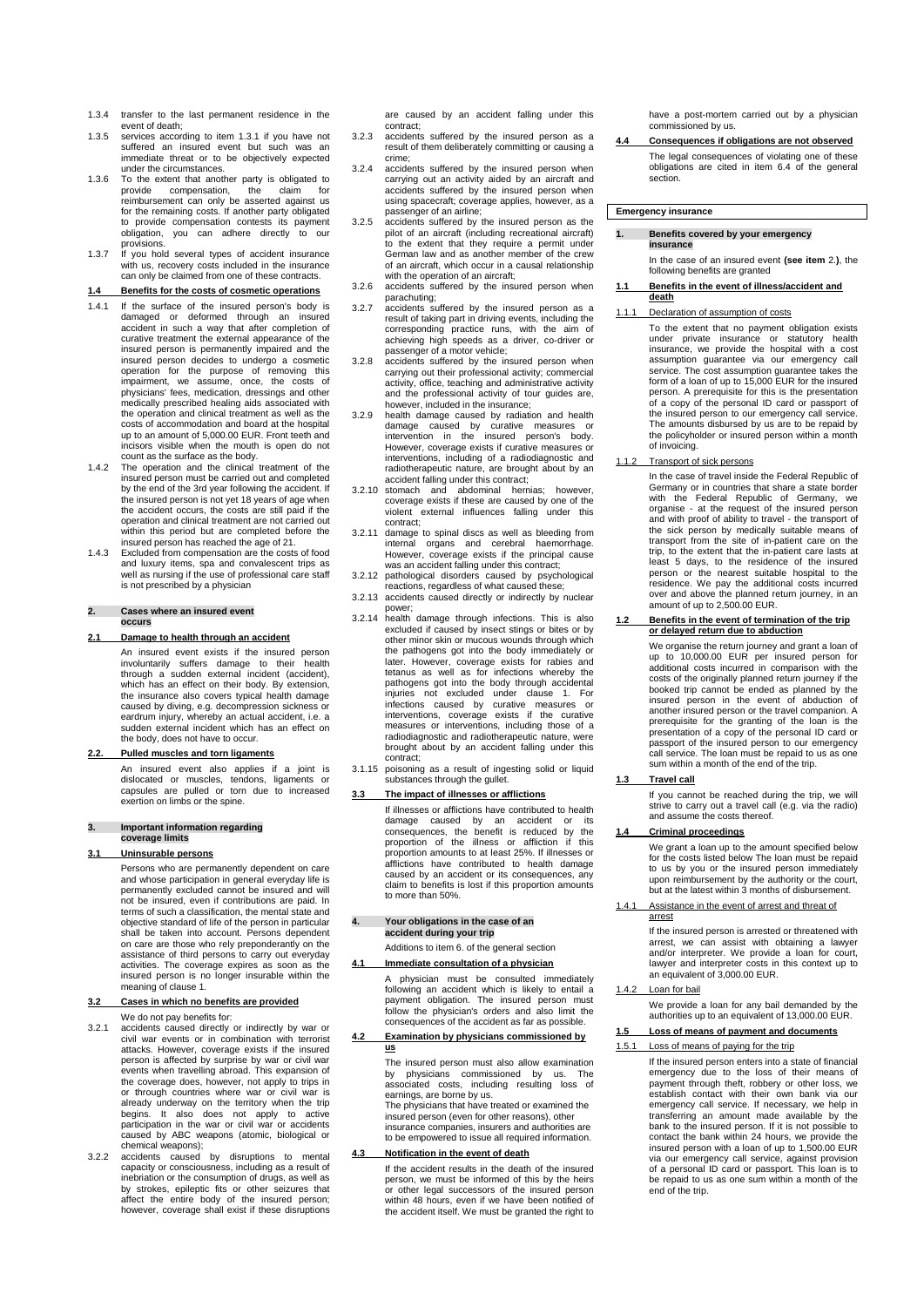1.5.2 Loss of credit cards and EC or Maestro cards

In the event of loss of credit cards and EC or Maestro cards, we help the insured person to block the cards. However, we are not liable for orderly implementation of the block and any pecuniary damage occurring despite blocking the card.

1.5.3 Loss of identification documents abroad In the event of loss of identification documents abroad, HanseMerkur can assist in procuring replacements and assumes the costs thereof.

Loss of travel documents

In the event of loss of travel documents, we help procure replacements.

### **1.6 Bicycle protection**

#### 1.6.1 Bicycle break-downs

If the journey cannot be continued due to the insured person having a break-down or accident on the bicycle used on the trip, we pay the repair costs up to the agreed amount so that you can continue. If on-site repair is not possible, we alternatively provide compensation for the additional costs of travel to the starting point or the day's destination, in an amount of up to 75.00 EUR per insured event. Tyre punctures are not insured.

### 1.6.2 Bicycle theft protection

If the journey cannot be continued as planned due to the theft of a bicycle used by the insured person on the trip, we pay the additional costs for the return journey home, to the starting point or to the day's destination, in an amount of up to 250.00 EUR per insured event.

#### **1.7 Booking changes/delays**

If the insured person gets into difficulty because they miss a booked transport service or because the booked transport is late or is cancelled, we help change the booking. The costs of changing the booking and increased travel costs are borne by the insured person. Upon request by the insured person, we inform third parties of changes to the planned travel itinerary.

#### **2. Cases where an insured event occurs**

An insured event occurs if you suffer an emergency insured according to item 1 during your trip. Through our worldwide emergency call service, we help in the event in the emergencies cited under item 1 that may befall the insured person during the trip.

### **3. Your obligations in the case of an insured event**

Additions to item 6. of the general section **3.1 Establishing contact with our worldwide** 

**emergency call service**

The condition for complete provision of our emergency insurance is that the insured person or a person appointed by them contacts our worldwide emergency service by telephone or otherwise upon occurrence of the insured event. Contact must be made immediately. The telephone number can be found under "Important<br>information in the case of an insured event" in<br>your contract documents or on our website<br>www.hansemerkur.de under "Reise-Notruf-Service".

**3.2 Consequences if obligations are not observed** The legal consequences of violating one of these obligations are cited in item 6.4 of the general section.

### **Travel liability insurance**

#### **1. Benefits covered by your travel liability insurance**

In the case of an insured event (**see item 2.; for limitations see 3.**), you will receive the following benefits up to the amount of the insured sum

#### **1.1 Inspection of the liability query and settlement of justified claims**

Our benefits include inspection of the liability query and the resulting defence against unjustified claims, or in the case of a justified claim, repayment of the compensation to be paid by you. A justified claim arises on the basis of an acknowledgement issued or approved by us, an arrangement concluded or approved by us or a<br>judgement. If the handling of a liability claim<br>requested by us by means of acknowledgement,<br>settlement or arrangement fails as a result of your<br>conduct, we are not obligated to expenses in the form of compensation, interest and costs arising as of the point of refusal. If we request or approve the provision of a defence lawyer for you during criminal proceedings associated with a loss event which may lead to a liability claim falling under the coverage, we bear the lawyer's fees according to the fee schedule or specific higher defence costs agreed with us in advance.

### **1.2 Surety benefit for annuities due**

If you must stand surety for an annuity due as a result of an insured event by law or you are permitted to avoid enforcement of a judgement by standing surety or depositing a security, we undertake to stand surety or deposit the security on your behalf.

In every insured event, our compensation is limited to the agreed insured sums. This also applies when the insurance covers several persons with a payment obligation.

The compensation for all insured events within the insured period is limited to twice the agreed insured sum for contract terms of less than a year. In the case of contract terms of more than a year, we will not pay more than double the agreed insured sum for all insured events in an insurance year.

### **1.3 Costs of a legal dispute**

- 1.3.1 If, in the case of an insured event, a legal dispute arises regarding the claim between you and the injured party or their legal successor, we manage the legal dispute on your behalf. The incurred costs are assumed by us and not offset as benefits against the insured sum. If the liability claims exceed the insured sum, the costs of proceedings will only be borne in the ratio of the insured sum to the total amount of the claims, including in the case of several sets of proceedings arising from one loss event. In such cases, we are entitled to release ourselves from further benefits by paying the insured sum and our portion of the costs incurred so far corresponding to the insured sum.
- 1.3.2 If the insured person is to make annuity payments to the injured party and the capital value of the annuity exceeds the insured sum or the remainder of the insured sum left after deduction of any benefits from the insured event, the annuity to be paid will only be compensated in a ratio of the insured sum or its residual amount to the capital value of the annuity from the insurance company. The corresponding provision of the regulations on insurance coverage in the vehicle liability insurance in the version applicable at the time of the insured event shall apply for the calculation of the annuity value. When calculating the amount that the policyholder must contribute to the ongoing annuity payments, if the capital value of the annuity exceeds the insured sum or the residual insured sum remaining after deduction of any benefits, the other benefits will be offset in full against the insured sum.
- 1.3.3 If the handling of a liability claim requested by us by means of acknowledgement, settlement or arrangement fails as a result of the conduct of the insured person, we are not obligated to pay for additional expenses in the form of compensation, interest and costs arising as of the point of refusal.

#### **2. Cases where an insured event occurs**

On your trip, you have coverage for the event that because of one of the loss events specified below resulting in the death, injury or health impairment of a person or persons (damage to persons) or the damage or destruction of a physical item or items (damage to property), a claim for damages is asserted against you by a third party on the basis of statutory liability provisions under private law. Unless other amounts are specified below, the insured sum is 1,500,000.00 EUR per insured event.

To the extent that the compensation for one of the following benefits is limited per insurance year, the policy period is a period of twelve months from the start of the coverage for the insured person, including all renewals. In the case of insurance terms of less than twelve months, we calculate the maximum compensation amount proportionately.

### **2.1 Liability risks of daily life**

Your insurance covers your statutory liability as a private individual as regards liability risks of daily life arising while on a trip, in particular

- 2.1.1 as the head of the family and household (e.g. from the responsibility for supervising minors);
- 2.1.2 as a cyclist; (bicycle without motor or auxiliary motor);
- 2.1.3 when doing sport (excluding the types of sport specified in item nn);
- 2.1.4 as a rider or driver when using third-party horses and carts for private purposes (liability claims by

the keepers or owners of animals against the insured person and/or the policyholder are not covered);

- 2.1.5 through the possession and use of model aircraft, unmanned balloons and kites that are not driven by either a motor or propellant, the in-air weight of which does not exceed 5kg and for which no obligation to obtain insurance exists;
- 2.1.6 through the possession and use of your own or third-party rowing or paddle boats as well as third-party sailing boats that are not driven by either a motor (even an outboard motor) or propellant and for which no obligation to obtain insurance exists;
- 2.1.7 from the ownership, possession, holding or use of your own or third-party surfboards for sports purposes;

however, the statutory liability of the insured person for rental, hire or other handover to third parties for use is excluded.

### **2.2 Liability coverage for au-pairs**

- 2.2.1 Liability claims for activities as an au-pair
	- To the extent that you work an au-pair on the basis of a written contract, this insurance shall also cover your professional liability. The only liability claims that are considered insured are those arising due to activities that you are allowed to carry out on the basis of your level of education. However, this coverage only comes into effect if claims are asserted against you yourself and no other insurance coverage or sufficient insurance coverage exists for you, e.g. as part of private liability insurance held by the host family.

#### 2.2.2 Liability claims for loss of keys

- 2.2.2.1 In addition to item 2., the statutory liability arising from the loss of third-party keys (including general master keys for a central locking system and code cards) which have legally come under your custody is included in the insurance.
- 2.2.2.2 The coverage is limited to statutory liability claims for the costs of necessary replacement of locks and locking systems as well as of temporary
- security measures (emergency lock). 2.2.2.3 Liability claims for consequential damage resulting from loss of a key (e.g. due to break-in) are excluded.
- 2.2.2.4 Liability for the loss of safe or furniture keys and any other keys to movable objects is excluded.
- 2.2.2.5 Our maximum compensation per loss event is 250.00 EUR. For all damage in an insurance year – or a shorter agreed insurance period – the insured sum for the loss of keys within the covered sums is limited to a total of 500.00 EUR.
- 2.2.2.6 Your deductible for each loss is 20%, a minimum of 50.00 EUR.
- Liability claims for damage to movable items Liability claims against you for damage to movable items (e.g. pictures, furniture, television equipment, crockery, carpets, etc.) in the host family's household are insured. The host family's household shall include the house or flat inhabited by the host family (main, auxiliary or holiday residence), including the corresponding land and adjoining buildings and rooms located on it. The insured sum for damage to movable items in the host family's household is limited to 2,500.00 EUR per insured event within the covered sums. The total benefit for all damage to movable items belonging to the host family within an insurance year – or a shorter agreed insurance period – is limited to 5,000.00 EUR. Your deductible for each reimbursable loss is 10%, a minimum of 150.00 EUR, per insured event.

### **2.3 Liability claims for damage to rental objects**

Contrary to item 3.1.4, damage to rental objects is also covered by the scope of the coverage. Within this framework, the insurance covers liability risks of daily life as the user of rooms in buildings (e.g. hotel and guest house rooms, holiday apartments, bungalows, or, in the case of au-pairs, the host family's household) rented temporarily for private use as accommodation during the trip as well as rooms intended and permitted for use in connection with the accommodation (e.g. dining rooms, communal bathrooms).

- **Excluded**, however, are liability claims for damage to movable items such as pictures, furniture, television equipment, crockery etc.;
- damage caused by deterioration, wear and excessive strain;
- damage to heating, machine, boiler and water heating systems as well as electronic and gas devices;
- recourse claims falling under the waiver of recourse according to the agreement of fire insurance companies in the case of cross-over loss events.

The insured sum for damage to rental objects within the covered sums for material damage is 25,000.00 EUR per loss event. Our total benefit for all loss events within an insurance year – or